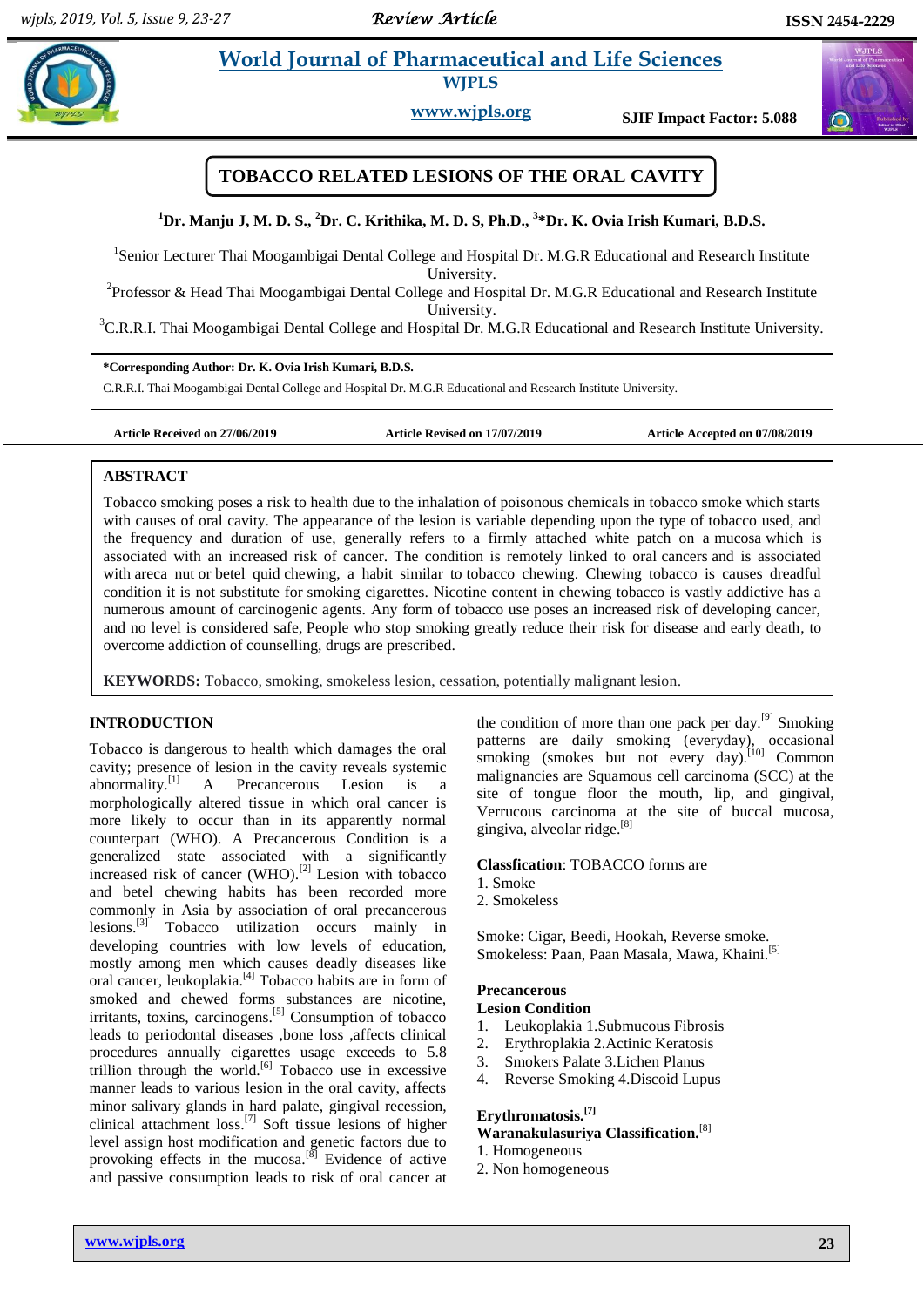- Verrucous
- Papillary (nodular)
- Speckled.

# **Tobacco Related Lesion.[5]**

- Tobacco pouch keratosis
- Preleukoplakia
- Leukoedema
- Paan stain and encrustation
- Lichenoid reaction
- **Excrescence**
- Tobacco lime user lesion
- **Patches**
- Red areas
- Ulcerated areas
- Hyper pigmentation areas
- Non pigmented areas
- Oral cancer
- Hereditary disorder with increased risk.

# **Other Tobacco Related Lesion.[11,12]**

Common oral mucosa lesions

- Central papillary atrophy of the tongue
- Palatal erythema with papillary hyperplasia
- Periodontal diseases
- Localized gingival recession
- Increased caries
- **Halitosis**
- Discolouration of teeth
- Excessive wear on the teeth due to abrasion

# **Sign and Symptoms**

- Sore\tenderness of mouth
- Pain
- Tenderness\numbness in mouth\ lip
- Lump\leathery patch inside mouth\colour\Change of tissue intraorally Patch – GREY, RED ,WHITE
- Difficulty in chewing, swallowing \speaking.
- Often history of mucosa trauma.
- Ear pain
- Weight loss
- Flu like symptoms
- Trauma Dental caries
- Incorrectly\Irregularly covered bone
- Improper prosthesis.<sup>[13,14]</sup>

### **Etiology**

- 1. Human papilloma virus(HPV)
- 2. Betel quid.
- 3. Alcoholism.
- 4. Smoking- pipe, cigarette\ cigar.
- 5. Smokeless- chewing tobacco, snuff.
- 6. Chronic friction.
- 7. Ingestion of chillies.
- 8. Immunogenic antigens (HLA).
- 9. Hereditary \congenital.<sup>[15,6]</sup>

# **Leukoplakia**

Leukoplakia is most common precancerous lesion which occurs on the tongue, buccal mucosa, white patches, on the oral cavity it persist, recur leads to cancer.<sup>[6]</sup> A white patch or plaque that cannot be characterized clinically or pathologically as any other disease (WHO).[2] Malignant transformation shows greater in smokers than non smokers.<sup>[16]</sup> Oral leukoplakia is asymptomatic, pain occurs\ itching may occur arise slowly for several months\years.<sup>[17]</sup>

### **Phases of Leukoplakia**

- Thin grey white translucent which is soft and flat
- Homogeneous thick smooth \fissured
- Nodular \granular surface\verruciform
- Erythroplakia, speckled, non homogeneous.<sup>[6]</sup>

# **Clinically**

- Homogeneous
- $\triangleright$  common in buccal mucosa white plaque have low premalignant
- **Non Homogeneous**
- $\triangleright$  Speckled whitish flecks high risk of malignant.<sup>[6,19]</sup>

# **Staging**

- $\bullet$  L1 size < 2 cm
- L2 size 2- 4 cm
- L3 size  $>$  4 cm
- Lx size not specified
- P pathology
- PO no epithelial dysplasia
- PI distinct epithelial dysplasia
- $PX$  not specified.<sup>[1]</sup>

# **Stage System**

Stage I - L1 PO Stage II - L2 PO Stage III - L3 PO\L1L2PI Stage IV  $-$  L3 P1.<sup>[1]</sup>

### **Pathophysiology**

Smokeless tobacco Area contacted ↓ Posterior vestibule Anterior  $\downarrow$ Mucosal surface ↓ White Granular\wrinkled

- $\blacktriangleright$  Flat white patch\plaque without red components
- white patches with erosion
- $\blacktriangleright$  Slightly elevated
- **■** Marked raised \elevated patch

Gingival recession at facial aspect ↓ Area of contact has destruction of periodontium

J Mucosal ↓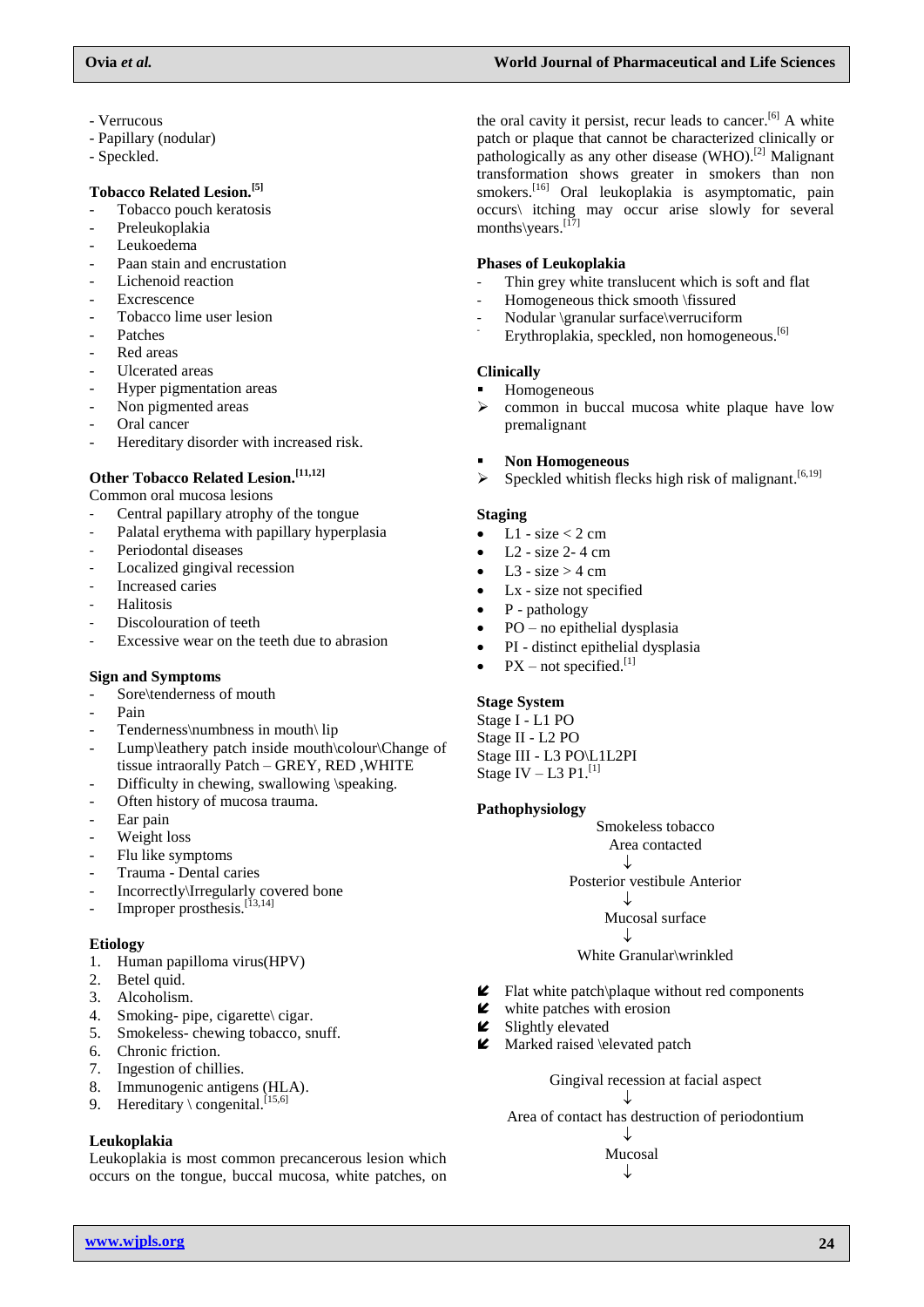↓

Grey \greyish white and translucent

When stretched it appears Fissured\corrugated ↓

Lesion - Leathery\nodular in chronic condition

 $\leftrightarrow$ 

Cessation

Normal within 1 to 2 weeks

Disappears after cessation gradually with the termination of irritating impact in 8-12 months

> ↓ Biopsy – indicates (clinical lesion atypical)

- Indicates:
- Ulceration
- Intense whiteness
- Verrucoid \papillary

Chronic condition increased transformation to malignant condition

- Verrucous carcinoma
- Squamous carcinoma

Leukoplakia  $\rightarrow$  1.36 per year.<sup>[5,6]</sup>

#### **Differential diagnosis**

- White sponge nevus
- Frictional keratosis
- Leukoedema
- Lichen planus\lichenoid reaction
- Hairy leukoplakia
- Leukokeratosis nicotina palate.<sup>[5,18]</sup>

#### **Erythroplakia**

Erythroplakic lesions of the oral mucosa which is bright red velvety plaques cannot be characterized clinically \ pathologically recognizable like any other condition.<sup>[7]</sup> Erythroplakia shows epithelial dysplasia, flat red patch with tobacco is premalignant lesions greater risk of cancer.[1] A fiery red patch that cannot be characterized clinically\pathologically as any other  $lesion.<sup>[20]</sup>$ Erythroplakia has high risk in malignant transformation. [21] Tobacco and alcohol is the main, factor which causes erythroplakia.<sup>[22]</sup> Common site of lesion are soft palate, floor of the mouth, ventral surface of the tongue, and at retro molar area.<sup>[23]</sup>

#### **Clinically**

- Homogeneous
- Erythroplakia with patch of leukoplakia
- Granular \speckled(6)

#### **Pathophysiology**

Flat patch\bright red velvety plaques

 $\cdot$ I. Lesion on oral mucosa ↓ Biopsy ↓

Lesion shows epithelial dysplasia ↓

Granular \ speckled severe epithelial dysplasia (Mild to moderate) Squamous cell carcinoma ↓

True erythroplakia common in Worrisome lesion (compared to leukoplakia). [5,6]

### **Differential diagnosis**

- Inflammatory (immune)

- **Infection**
- Neoplasm.<sup>[18]</sup>

#### **Oral Submucous Fibrosis**

Oral sub mucous fibrosis is a potentially malignant disorder of oral cavity which causes oropharynx which is characterized by inflammation and increased fibrosis of the sub mucosal tissues resulting in marked rigidity and trismus.[24] It leads to generalized epithelial atrophy as a high risk of precancerous condition.<sup>[1]</sup> Ingredients of betel quid in different region are paan, gutka, pan masala, pan marag, mawa manipuri tobacco. [25]

#### **Mouth opening (interincisal)**

Stage I -  $> 35$  mm Stage II - 25 - 35 mm Stage III - 15 – 25 mm Stage IV -  $5 - 15$  mm Stage V -  $< 5$ . [26]

Mainly caused region are soft palate and buccal mucosa and dysplastic conditions leads to squamous cell carcinoma. [27] Clinically fibrosis and hyalinization of supraepthelial tissues are seen in this condition.<sup>[28]</sup> Stages are divided according to changes of mucosal colour, texture, palpation of fibrous band and mouth opening.<sup>[29]</sup>

#### **Pathophysiology**

Burning sensation during intake spicy food



Woody changes of mucosa, tongue.<sup>[5,6]</sup>

#### **Clinically**

Fibrous bands formations are visible during palpation loss of tissue mobility, restricted mouth opening, and leathery mucosa.<sup>[18]</sup> Fibrosis of uvula, tongue, hearing impairs and difficulty in swallowing is caused.<sup>[30]</sup>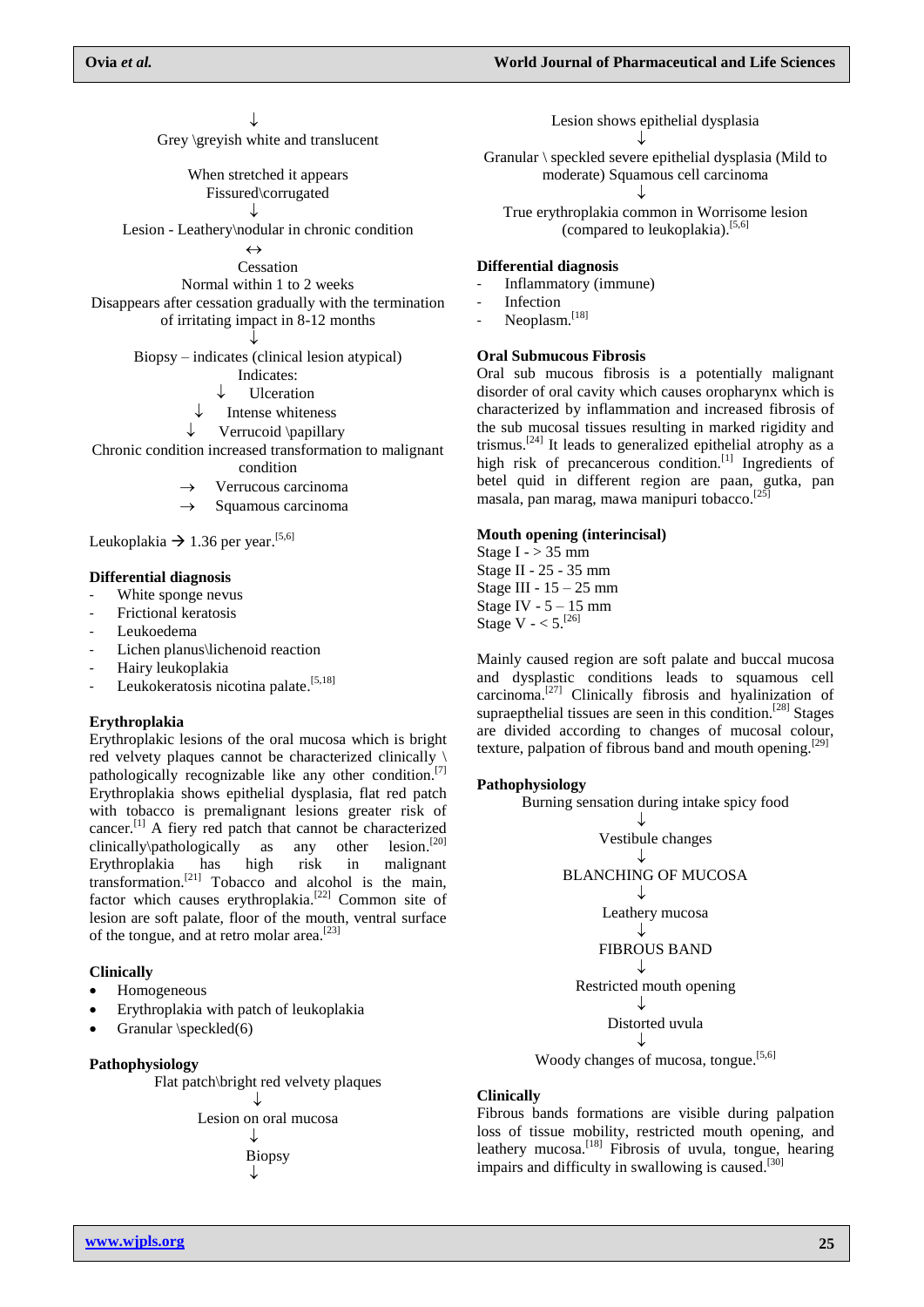### **Tobacco Pouch Keratosis**

Tobacco leaves chewing causes white mucosal lesion in the area of the contact.<sup>[31]</sup> It occurs at buccal  $\setminus$  labial vestibule it may extend to the gingiva and buccal mucosa when tissue stretched wrinkling disappears.<sup>[7]</sup>

# **Reverse Smoking**

It is well defined diffused greyish black pigmentation of the palate mucosa due to melanocyte, melanin increases against heat and toxic products.<sup>[32]</sup> Drugs induced pigmentated history of medication Premarin, pigmentated history of medication Premarin, Amodiaquine. Dark brown with less well defined borders associated with reverse smoking.<sup>[33]</sup> In reverse smoking carcinoma occurs at posterior half of hard palate  $\setminus$  at anterior hard palate it based on glandular area of the palate.<sup>[34]</sup>

# **Clinically**

- **•** Diffused whitening of palatal mucosa (keratosis)
- Everted nodules with centre red spots (excrescences)
- Elevated white plaques (patches)
- Reddening of palatal mucosa (red arms)
- **Crater like areas covered by fibrin (ulcerated areas)**
- **Devoid of pigmentation.**<sup>[35]</sup>

# **Pathophysiology**

Palatal Mucosa ↓ Red areas ↓

- Ulceration
- Palatal keratosis  $\rightarrow$  Palatal cancer (more common)
- $\checkmark$  Pigmentation
- $\checkmark$  Excrescence patches.<sup>[35]</sup>

# **Lichen Planus**

In the oral cavity lesions consisting of white, grey, reticular patches elevated white lines Wickham striae.<sup>[36]</sup> It is asymptomatic, bilaterally  $\setminus$  symmetrically common at buccal mucosa, tongue, lips, gingiva, floor of the mouth and palate.

# **Clinically**

Reticular, Erosive, Atropic plaque-like, Papular, Bulbous.<sup>[37]</sup>

### **Management**

- **Counselling**
- Surgical excision
- Laser technique
- Cryosurgery
- Vitamin A \ retinoid
- Iron supplement
- Hydrocortisone injection
- Cytopathology
- **Vizilite**
- Visualization adjuncts
- Vital tissue staining
- Stop smoking
- Visit dentist regularly for oral hygiene
- Cleaning teeth regularly to protect the oral cavity
- Ask of smoking at every opportunity
- Advise all smokers to stop
- Assess willingness to stop
- Assist the smoker to stop
- Arrangement follow up.<sup>[38,39,7]</sup>

### **Drugs**

- Nicotine replacement therapy(NRT): reduces smoking desire in smokers.
- Bupropion : Antidepressant
- Varenicline: recently used drugs.<sup>[40]</sup>

### **ACKNOWLEDGEMENT:** Nil.

### **CONFLICT OF INTEREST:** None declared.

# **REFERENCE**

- 1. L. Aravindh Etal Oral lesions associated with tobacco. Indian journal of drugs and diseases, 2012; 1(1).
- 2. WHO, Definition of precancerous lesion and condition, 1978.
- 3. Gupta etal an epidemiologic assessment of cancer risk in oral precancerous lesio[n,](https://www.ncbi.nlm.nih.gov/pubmed/2720574) 1989 Jun 1; 63(11): 2247-52.
- 4. Awan K Etal Effects of tobacco use on oral health an overview. Research. Gate, 2011; 18: 18-23.
- 5. Nishi Mishra, Shrivardhan K, Jayesh Rai, Nitin Awasthi. International Journal of Contemporary Medicine Surgery and Radiology. Tobacco related lesions of oral cavity- a review, 2017 feb 7; 2(1): 25-28.
- 6. Sabashvili M, Gigineishvili E, Jikia M, Chitaladze T (2018) Role of Tobacco in the Development of Oral Leukoplakia and Oral Cancer. Dentistry, 8: 495. doi:10.4172/2161-1122.1000495.
- 7. Eid HA and Musleh MM. Oral staining and Malodour Secondary to Tobacco Abuse in Southwestern Saudi: A Case Report. Austin J Dent, 2014; 1(2): 1006.
- 8. Neha Aggrawal, Sumit Bhateja Leukoplakia-Potentially Malignant Disorder of Oral Cavity -a Review Biomed Journal Scienfied technical research, 2018; 4(5): 4219-4220.
- 9. Mechili E. A., Girvalaki C., Saliaj A., Filippidis F. T., Vardavas C. I. WHO FCTC Article 14 enforcement in Albania: An urgent issue to tackle. Tobacco Prevention & Cessation, 2019; 5(February): 6. doi:10.18332/tpc/103126.
- 10. Sofia etal smoking behaviour predicts tobacco control attitudes in high smoking prevalence hospital: A cross-sectional study in a Portuguese teaching hospital prior to the national smoking ban, 2011 Sep 23; 11: 720. doi: 10.1186/1471-2458-11- 720.
- 11. Sayed M Mirbad etal Tobacco-Associated Lesions of the Oral Cavity: Part I. Non-malignant Lesions J Can Dent Assoc, 2000; 66: 252-6.